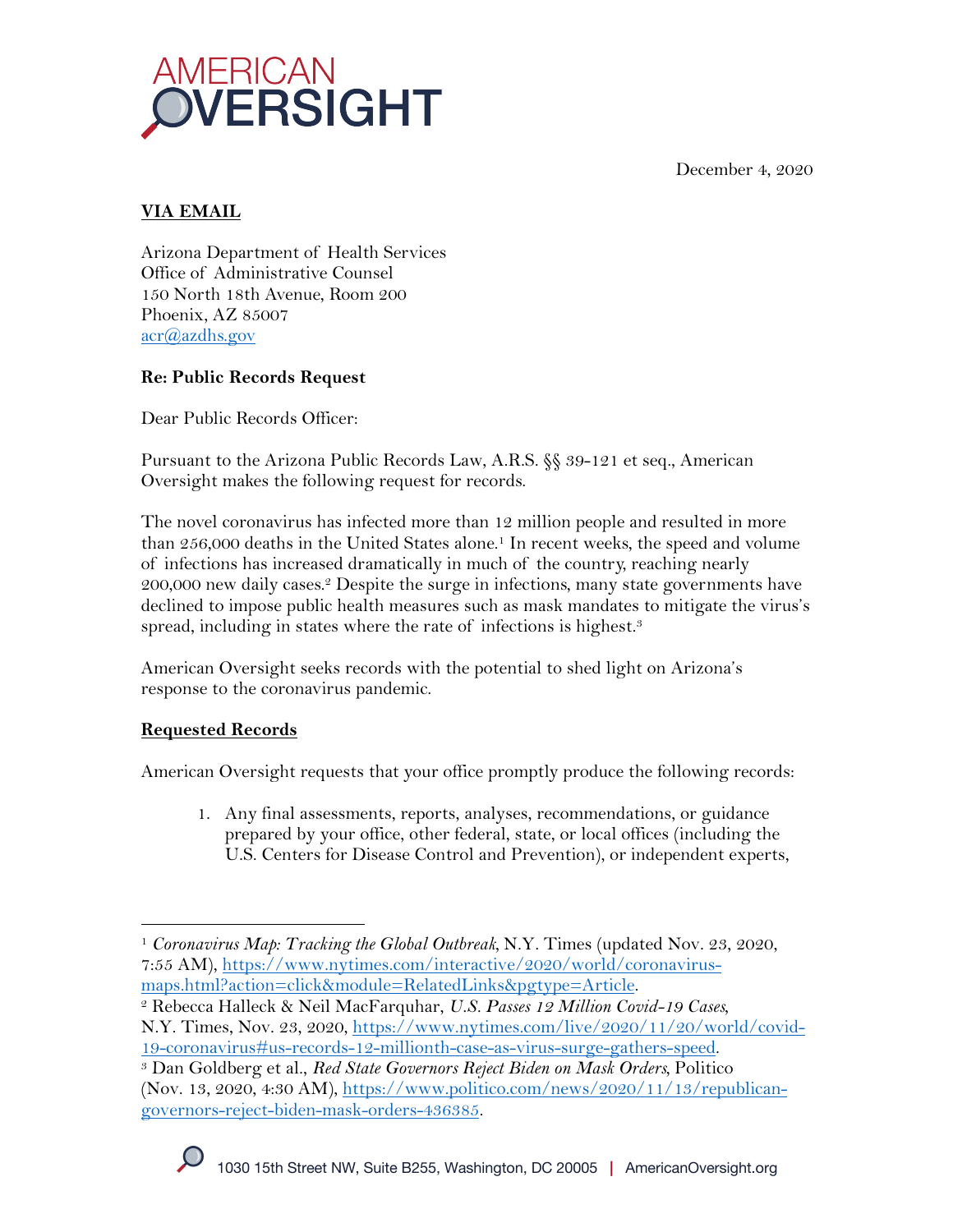regarding any projected or actual effects or impacts of a statewide mask mandate on the spread of COVID-19.

2. Any final assessments, reports, analyses, recommendations, or guidance prepared by your office, other federal, state, or local offices (including the U.S. Centers for Disease Control and Prevention), or independent experts, regarding any projected or actual effects of Arizona's current public health measures on the spread of COVID-19.

Please provide all responsive records from July 1, 2020, to the date the search is conducted.

#### **Statement of Noncommercial Purpose**

This request is made for noncommercial purposes. American Oversight seeks records regarding Arizona public officials' response to the coronavirus pandemic. Records with the potential to shed light on this issue would contribute significantly to public understanding of operations of the government, including whether or to what extent the recent surge in infections has influenced the actions of state officials.<sup>4</sup>

Because American Oversight is a  $501(c)(3)$  nonprofit, this request is not in American Oversight's financial interest and is not made for a commercial purpose. American Oversight's mission is to promote transparency in government, to educate the public about government activities, and to ensure the accountability of government officials. American Oversight uses the information gathered, and its analysis of it, to educate the public through reports, press releases, or other media. American Oversight also makes materials it gathers available on its public website and promotes their availability on social media platforms, such as Facebook and Twitter.<sup>5</sup>

Because this request is made for noncommercial purposes, American Oversight requests that any fees charged in connection with processing this request be limited to copying and postage charges, if applicable.<sup>6</sup> Please notify American Oversight of any anticipated fees or costs in excess of \$100 prior to incurring such costs or fees.

### **Guidance Regarding the Search & Processing of Requested Records**

In connection with its request for records, American Oversight provides the following guidance regarding the scope of the records sought and the search and processing of records:

<sup>4</sup> *See supra,* notes 1-3.

 $5$  American Oversight currently has approximately 15,600 page likes on Facebook and 106,000 followers on Twitter. American Oversight, Facebook,

https://www.facebook.com/weareoversight/ (last visited Nov. 30, 2020); American Oversight (@weareoversight), Twitter, https://twitter.com/weareoversight (last visited Nov. 30, 2020).

<sup>6</sup> A.R.S. § 39-121.01(D)(1); *see also Hanania v. City of Tucson*,128 Ariz. 135, 624 P.2d 332 (Ct. App. 1980). Furthermore, because this request is for noncommercial purposes,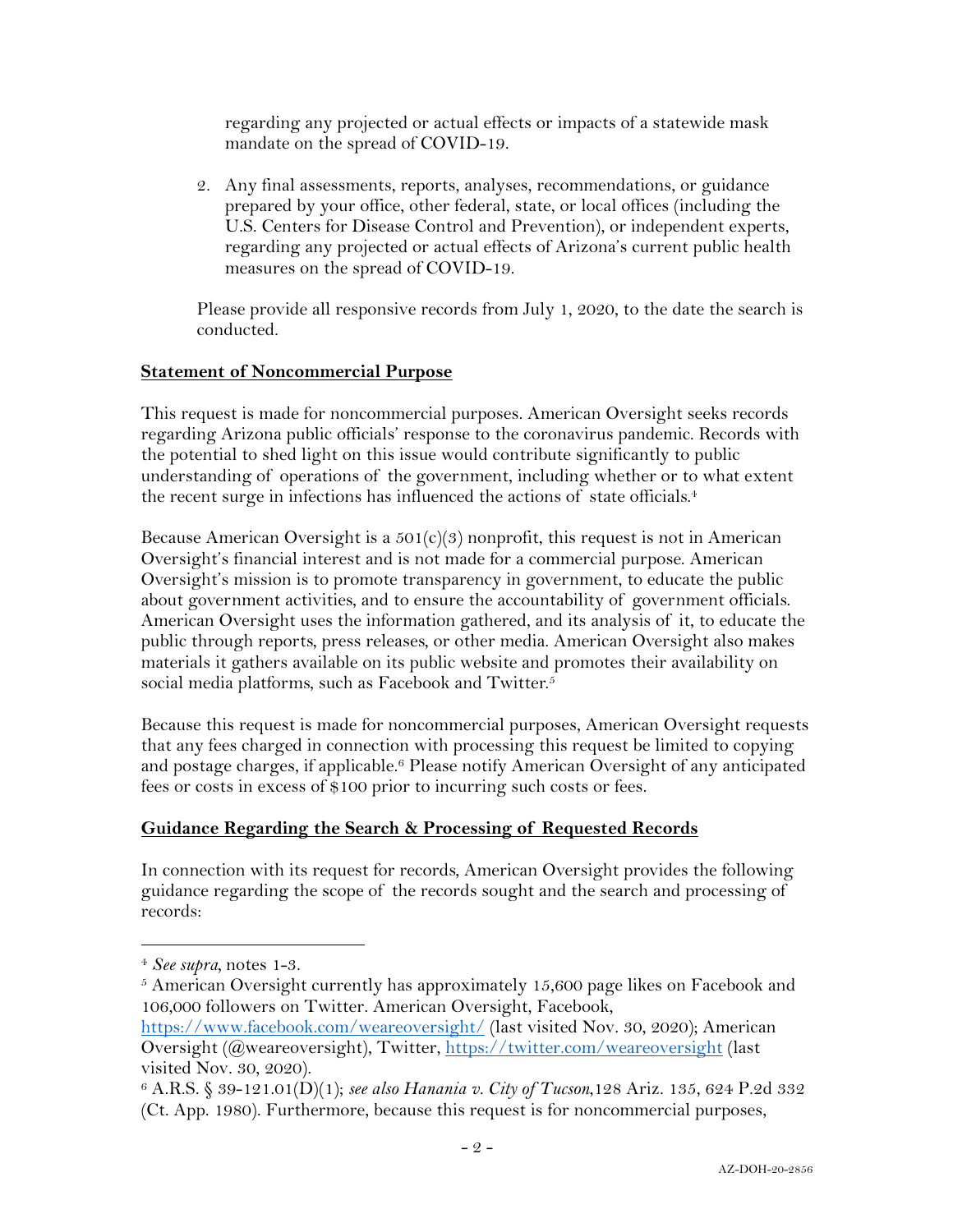- In conducting your search, please understand the terms "record," in its broadest sense, to include any written, typed, recorded, graphic, printed, or audio material of any kind, and search all locations and systems likely to have responsive records, regardless of format, medium, or physical characteristics.
- Our request for records includes any attachments to those records or other materials enclosed with those records when they were previously transmitted. To the extent that an email is responsive to our request, our request includes all prior messages sent or received in that email chain, as well as any attachments to the email.
- § Please search all relevant records or systems containing records regarding agency business. Do not exclude records regarding agency business contained in files, email accounts, or devices in the personal custody of your officials, such as personal email accounts or text messages.
- If any records are withheld in full or in part, pursuant to A.R.S. § 39- $121.01(D)(2)$ , please provide an index of records or categories of records that have been withheld and the reasons the records or categories of records have been withheld.
- In the event some portions of the requested records are properly exempt from disclosure, please disclose any reasonably segregable non-exempt portions of the requested records. If a request is denied in whole, please state specifically why it is not reasonable to segregate portions of the record for release.
- Please take appropriate steps to ensure that records responsive to this request are not deleted by the agency before the completion of processing for this request. If records potentially responsive to this request are likely to be located on systems where they are subject to potential deletion, including on a scheduled basis, please take steps to prevent that deletion, including, as appropriate, by instituting a litigation hold on those records.

### **Conclusion**

If you have any questions regarding how to construe this request for records or believe that further discussions regarding search and processing would facilitate a more efficient production of records of interest to American Oversight, please do not hesitate to contact American Oversight to discuss this request. American Oversight welcomes an opportunity to discuss its request with you before you undertake your search or incur search or duplication costs. By working together at the outset, American Oversight and your agency can decrease the likelihood of costly and time-consuming litigation in the future.

additional fees provided for under A.R.S. § 39-121.03(A) are not applicable and should not be assessed.